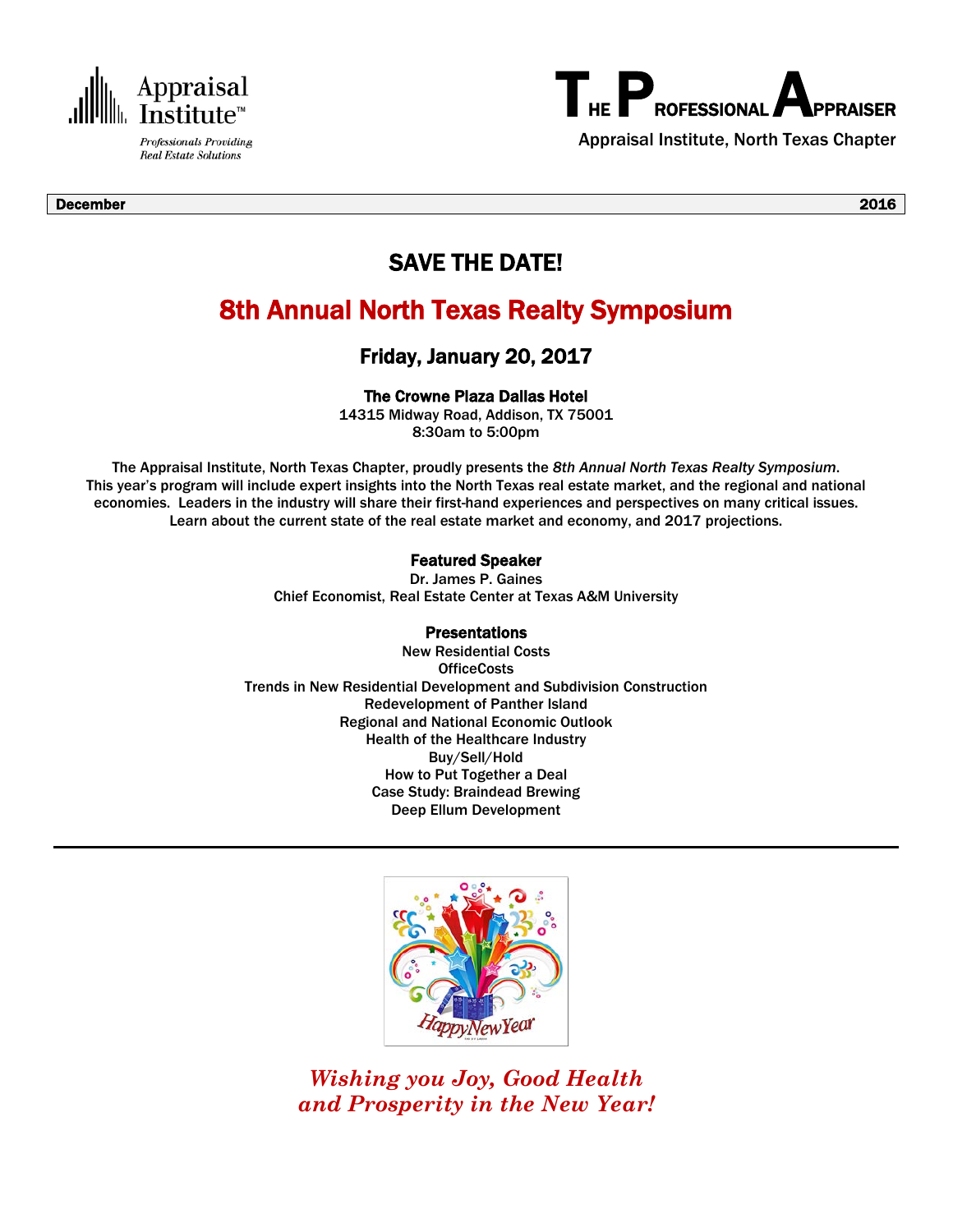## TALCB Requires Fingerprints Starting January 1, 2017

Starting January 1, 2017, any person applying for or renewing an appraiser license must provide their fingerprints, in a specified format, so that an FBI criminal history check can be performed. Once fingerprints are on file with the Texas Department of Public Safety (DPS), appraisers will not need to be fingerprinted for subsequent renewals but will be required to pay a subsequent background check fee at the time the renewal application is filed. Individuals who have already been fingerprinted for a real estate broker, sales agent, inspector or easement or right-of-way license will not need to be fingerprinted again for TALCB but will be required to pay a subsequent background check fee.

Fingerprint services will not be available before January 1, 2017. Any person who applies for or renews an appraiser license before January 1, 2017, will not need to submit fingerprints with their application or renewal. New applicants and current license holders who apply for or renew an appraiser license on or after January 1, 2017, will need to obtain and submit fingerprints with their application or renewal. To avoid delays and assure continued licensure, current license holders should get electronically fingerprinted at least three weeks before their license expiration date.

MorphoTrust is the vendor that collects and submits fingerprints to the FBI through DPS. They have no role in the actual research and processing of the criminal background checks or the delivery of its results. After January 1, 2017, please visit the TALCB website for additional instructions and information on how to get fingerprinted.

The TALCB website is [https://www.talcb.texas.gov/.](https://www.talcb.texas.gov/)

### Mark Your Calendar! 2017 Chapter Meeting Dates

January 11 February 14 March 14 April 11 May 9 September 12 October 10 November 14 December 5 *(Holiday Party/Installation)*

# Congratulations to North Texas Chapter **Professionals!**<br>Congratulations to the AI professionals that have

earned the MAI, AI-GRS and AI-RRS designations! New Candidates, Practicing Affiliates and Affiliates, welcome to the North Texas Chapter!

#### New Designated Members

Kurt Burnside, SRA James Devinney, MAI Clint Hurley, MAI William Knight, MAI Carrie Lake, SRA Adam Payn, MAI Jace Whatley, MAI

# New Review Designations Arleen Cassidy, MAI, AI-GRS

# **New Candidates**<br>Scott Biggs

Edward Doorley Kade Frink Chris Knight Holly Sparling Brett Wilkerson

#### New Practicing Affiliates

Jennifer Ayers Cody Brandt Shaun Ghanfili Erik Hill Callie Meinhardt Debashree Panda Ryan Shoop Christopher Stone Matthew Worthy

### Affiliate

Joshua Bonham David Walker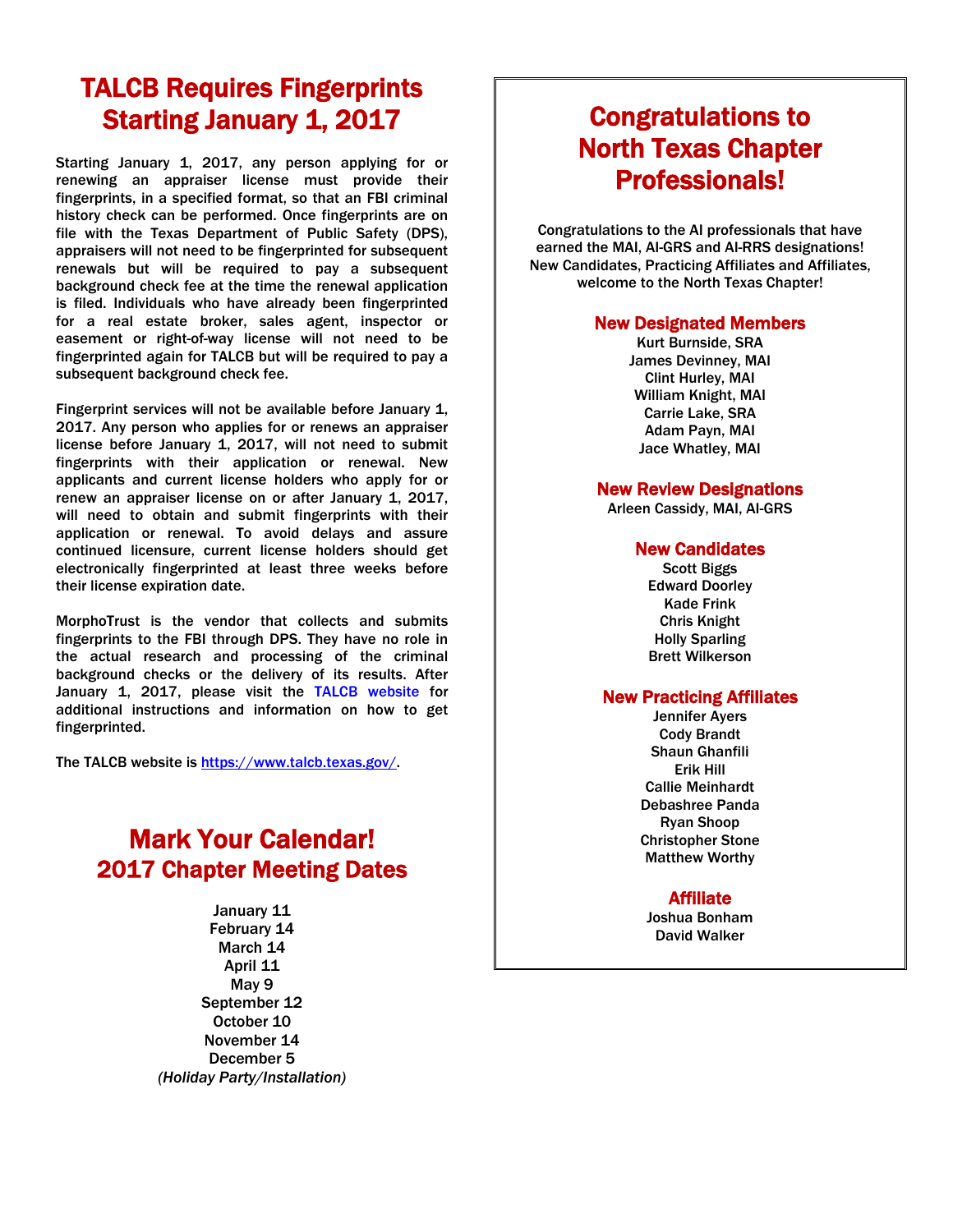### Candidate Column

#### 2017 Chapter Education Scholarship Application Available

The North Texas Chapter demonstrates its support of Candidates pursuing the MAI, SRA, AI-GRS and AI-RRS designations by annually offering education scholarships that can be applied toward the tuition for designation track courses sponsored by the North Texas Chapter and the National office (classroom and online).

The 2017 Chapter Education Scholarship application is now available (see attached). All Chapter Candidates are strongly encouraged to submit an application. The submission deadline is Friday, February 17, 2017.

#### 2017 Capstone Program Schedule Released

Registration for the 2017 *General Demonstration Report-Capstone Programs* is now open. Ten offerings have been scheduled, and one will be held in Texas - San Antonio November 6-12, 2017. Three of the offerings will be held via the synchronous method. Following is the schedule:

- Feb. 20-26, 2017 Las Vegas, NV & Synchronous
- April 24-30, 2017 Chicago, IL & Ft. Lauderdale, FL
- July 10-16, 2017 St. Paul, MN & Synchronous
- Sept. 11-17, 2017 Washington, DC & Portland, OR
- Nov. 6-12, 2017 San Antonio, TX & Synchronous

The Capstone Program is one of several options that general Candidates for Designation may choose to complete the demonstration of knowledge requirement for their MAI designation. For information about all options, go to http://www.appraisalinstitute.org/demomai/.

Note that required prerequisites must be completed before you can register. Students must have completed the *Advanced Market Analysis & Highest and Best Use*  course or AI approved equivalent, and must have completed either the General Demonstration Report Workshop or the General Demonstration Report Writing seminar within the past five years.

Feel free to contact the National Programs Department (nationalprograms@appraisalinstitute.org or 312-335- 4207) with any questions.

### Stay tuned for upcoming YAP events/activities!

#### **AIET Scholarship Applications Due April 1**

The Appraisal Institute Education Trust offers options to Candidates for Designation to assist them in completing their education deadlines. The next Appraisal Institute Education Trust Scholarship deadline is April 1. Two scholarships are available to eligible Candidates for Designation:

- Appraisal Institute Education Trust AI Course **Scholarship**
- Appraisal Institute Education Trust Minorities and Women AI Course Scholarship

Candidates are eligible to receive one scholarship per calendar year. It is recommended that, prior to submitting a scholarship application, applicants attend a minimum of two AI Chapter meetings annually.

Learn more about the Scholarships at <http://www.aiedtrust.org/pages.asp?id=5> or email educationtrust@appraisalinstitute.org.

### In Memoriam

The North Texas Chapter acknowledges with sincere regret the passing of the following individuals:

#### Sue Cook

*Wife of Michael Cook, MAI, SRA Memorials - ALS Texas, <https://donate.alstexas.org/>*

#### James K. Norwood, MAI

Longtime Appraisal Institute professional from Fort Worth, TX *Memorials - City Point United Methodist Church, North Richland Hills*

### Did You Know? Find an Appraiser Directory

The Find An Appraiser director on the national website receives over 300 views per month. Potential customers and Appraisal Institute colleagues search the directory to locate valuers to handle assignments. This is a valuable benefit and resource because of the potential business opportunity.

To maximize your ability to get business, keep your profile updated. Log into your My AI account (Appraisal Institute Login), and click on "My AI Profile" on the left-hand side of the page. Review your profile and make necessary changes to keep it current. You can document your experience and expertise in a number of areas including specialties, education, market areas and AI service. You can also include up to 20 city listings where you practice.

The Directory lists Designated Members, Candidates for Designation and Practicing Affiliates.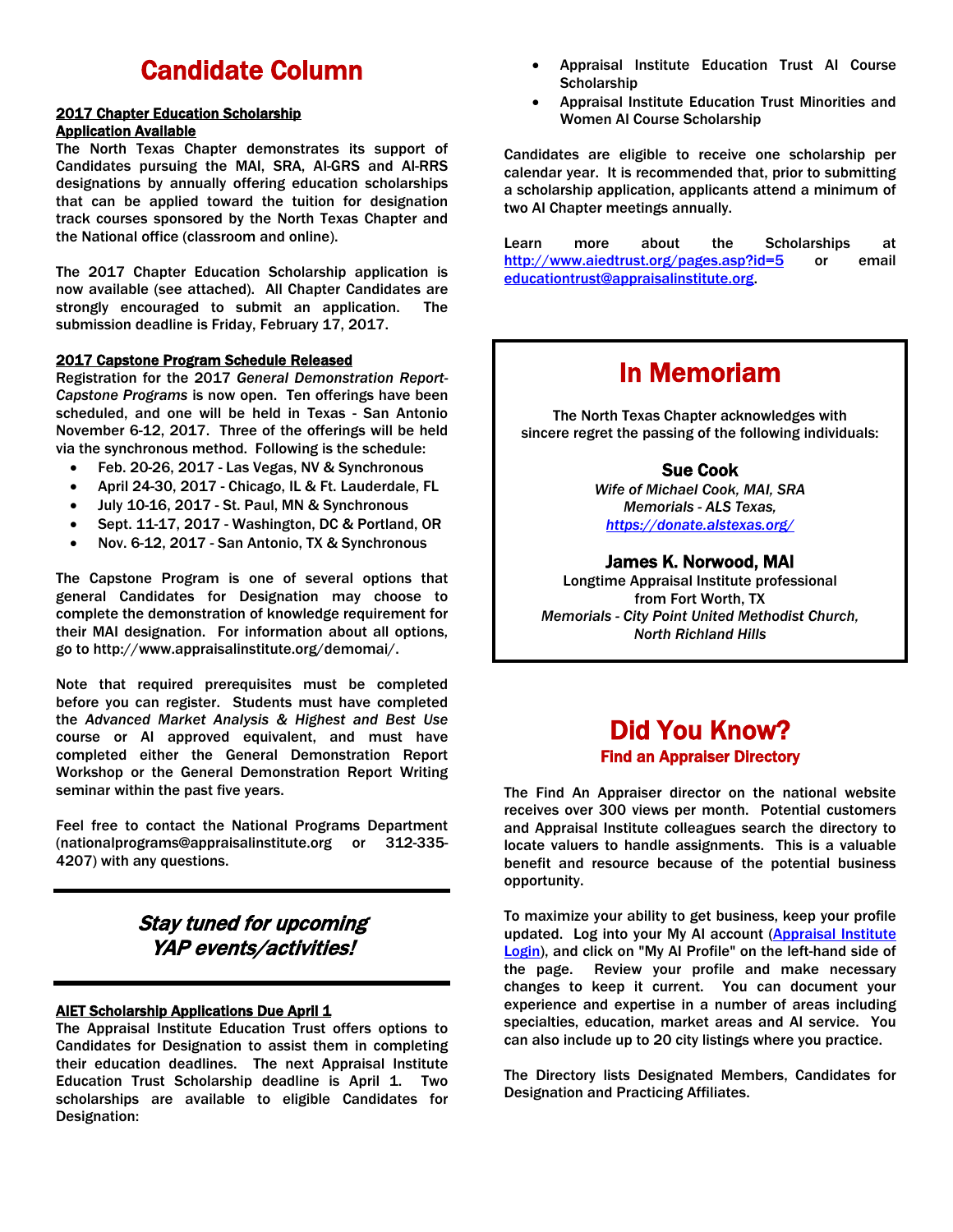### 2017 North Texas Chapter Education Schedule

Online registration and program details are available at [www.appraisalinstitute.org/education/northtexas.aspx.](http://www.appraisalinstitute.org/education/northtexas.aspx)

| Date(s)          | <b>Course/Seminar</b>                                                                                                        |
|------------------|------------------------------------------------------------------------------------------------------------------------------|
| February 3-5     | <b>Condemnation Appraising: Principles &amp; Applications</b>                                                                |
| February 9       | <b>Business Practices and Ethics</b>                                                                                         |
| February 10      | 7-Hour National USPAP Update                                                                                                 |
| March 3-4        | The Appraiser as an Expert Witness: Preparation and Testimony                                                                |
| March 6-10       | <b>Review Theory-General</b>                                                                                                 |
| March 29-April 1 | General Appraiser Income Approach, Part 1                                                                                    |
| April 3-6        | General Appraiser Income Approach, Part 2                                                                                    |
| April 7-8        | <b>Litigation Appraising: Specialized Topics and Applications</b>                                                            |
| May 2-6          | <b>Advanced Income Capitalization</b>                                                                                        |
| May 3-6          | General Appraiser Market Analysis and Highest & Best Use                                                                     |
| September 8      | 7-Hour National USPAP Update                                                                                                 |
| September 13-16  | <b>General Appraiser Sales Comparison Approach</b>                                                                           |
| September 17-20  | <b>General Appraiser Site Valuation &amp; Cost Approach</b>                                                                  |
| October 11-14    | <b>Basic Appraisal Principles</b>                                                                                            |
| October 16-19    | <b>Basic Appraisal Procedures</b>                                                                                            |
| October 20-21    | <b>15-Hour National USPAPA</b>                                                                                               |
| October 19-29    | 2016 Appraisal Licensure Package<br>Basic Appraisal Principles, Basic Appraisal Procedures,<br><b>15-Hour National USPAP</b> |

A Appraisers are required to take the 15-Hour (2-day) USPAP course for qualifying education credit. Appraisers taking USPAP for continuing education credit are required to take the 7-Hour (1-day) USPAP Update course for the USPAP hours portion of their continuing education requirement. Appraisers CANNOT take the 15-Hour USPAP to meet the 7-hour requirement. Texas appraisers are required to have 28 continuing education hours every 2 year cycle, and 7 of those hours must be USPAP hours.

### The AI Relief Foundation Needs Your Help

The formation of the Appraisal Institute Relief Foundation (AIRF) grew out of concerns many of our members were expressing soon after the 2005 Gulf Coast hurricanes as to how they could help their colleagues. The AIRF is a not-forprofit organization that provides emergency financial assistance to those who have experienced a disaster or emergency that has left the recipient in a state of financial, physical or emotional distress.

The recent flooding in Louisiana reminds us that disaster can strike anytime and anywhere, and the AIRF is seeking donations in order to be able to continue assisting our colleagues during times of emergency.

The AIRF has a  $501(c)(3)$  status with the IRS. Any person or organization that makes contributions (money or property) to a  $501(c)(3)$  organization is able to claim deductions for their donation on their federal income tax under section 170 of the Internal Revenue Code.

The long-range goal of the AIRF is to be able to provide immediate assistance to AI individuals who are victims of catastrophic disasters. To that end, the AIRF continues to solicit donations for future needs. Donations may be made online at [https://www.airelief](https://www.airelief-foundation.org/contribute.aspx)[foundation.org/contribute.aspx.](https://www.airelief-foundation.org/contribute.aspx)

If you or someone you know has been affected by the recent flooding in Louisiana, fires in California, other natural disaster that has occurred, or other emergency, apply for financial assistance at [http://www.airelief](http://www.airelief-foundation.org/download/airf-app-assist.pdf.)[foundation.org/download/airf-app-assist.pdf.](http://www.airelief-foundation.org/download/airf-app-assist.pdf.)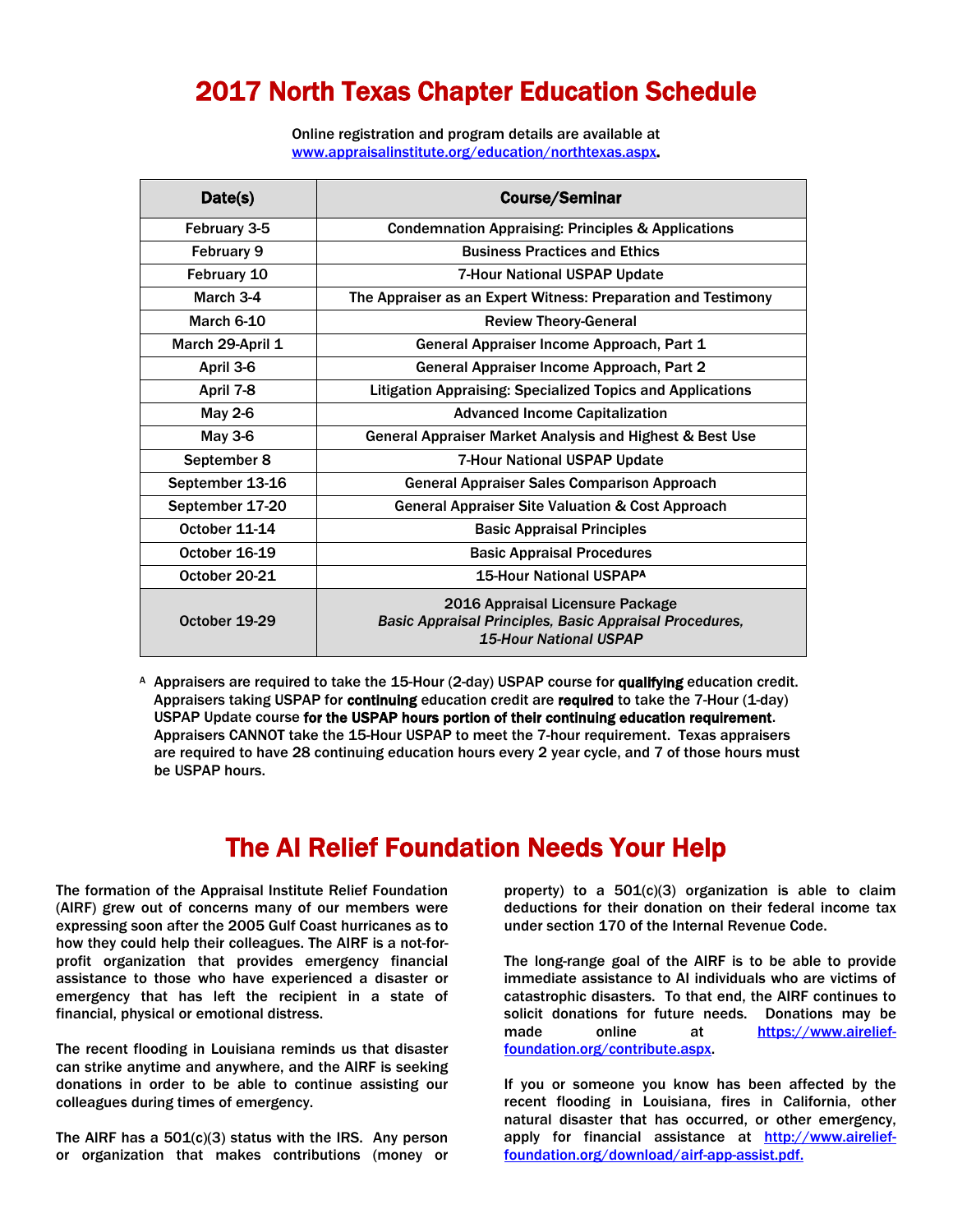### Congratulations to National Award Winners!

Two members of the North Texas Chapter were honored during the Appraisal Institute Annual Conference July 27 in Charlotte, North Carolina.

The President's award was presented to Lance Coyle, MAI, SRA. This award is given at the President's discretion to a person who is committed to the organization, currently engaged in its activities, an effective spokesperson, a representative at all times, and in touch with both the needs of other AI professionals and the changes that the organization must help its professionals to meet.

Charles Dannis, MAI, SRA was the recipient of the Dr. William N. Kinnard, Jr. Academic Award, which acknowledges professionalism in education. The criteria for this award require the recipient to be an academic instructor or administrator, or an individual or a program that contributed to the education, knowledge, professionalism or development of the real estate appraisal field. Honorees are selected by the trustees of the Appraisal Institute Education Trust.

Congratulations to Lance and Chuck for their dedication to the Appraisal Institute and their hard work on behalf of the organization and its professionals!

### Add Chapter Service to Your AI Online CE Log

If you have served in a volunteer position at the Chapter level, you can add that service to your online AI Continuing Education log.

Designated Members or Practicing Affiliates may earn up to 125 points in a continuing education cycle for creditable service to the Appraisal Institute. Five points are awarded for each hour of creditable service performed up to the 125 point maximum.

Creditable service includes:

- a) Serving on an AI Board, committee, panel or project team;
- b) Authoring publications, courses, seminars or articles for the AI;
- c) Serving as an AI appointed reviewer of AI publications, courses, seminars or articles;
- d) Serving as an Advisor to Candidates (Designated Members)

If you have any questions, feel free to contact Ruth Kelton (ainorthtexas@sbcglobal.net).

### Lifetime Service Award Presented to Greg Stephens, SRA

Congratulations to Greg Stephens, SRA, who was presented the North Texas Chapter's Lifetime Service Award at the December 6, 2016 meeting.

The annual award is presented to a member in good standing who made significant contributions to the Appraisal Institute at the National, Regional and/or Chapter levels over a period of at least 15 years or more.

Greg has served on numerous Chapter committees, as a Regional Representative, as Chapter President in 2013 and as an approved Appraisal Institute instructor. In addition, he is currently serving as FACT (Foundation Appraisers Coalition of Texas) President.

### Volunteer of the Year Award Presented to Jack Poe, MAI, AI-GRS

Congratulations to Jack Poe, MAI, AI-GRS, who was presented the North Texas Chapter's Volunteer of the Year Award at the December 6, 2016 meeting.

The annual award is presented to a member in good standing who made significant contributions to the Appraisal Institute or the Chapter.

Jack has continually volunteered to serve in many Chapter positions over the years. In 2015, he served on the Nominating Committee and as a Regional Representative. In 2016, Jack served as a member of the Education Committee and an Alternate Regional Representative.

### LDAC Registration to Open February 14

The 2017 Leadership Development and Advisory Council conference will be held May 3-5 in Washington, DC. Registration for LDAC will open February 14. Please notify Ruth Kelton [\(ainorthtexas@sbcglobal.net\)](mailto:ainorthtexas@sbcglobal.net) if you are interested in attending.

For more information on LDAC, go to [http://www.appraisalinstitute.org/about/leadership](http://www.appraisalinstitute.org/about/leadership-development-and-advisory-council-ldac/)[development-and-advisory-council-ldac/.](http://www.appraisalinstitute.org/about/leadership-development-and-advisory-council-ldac/)